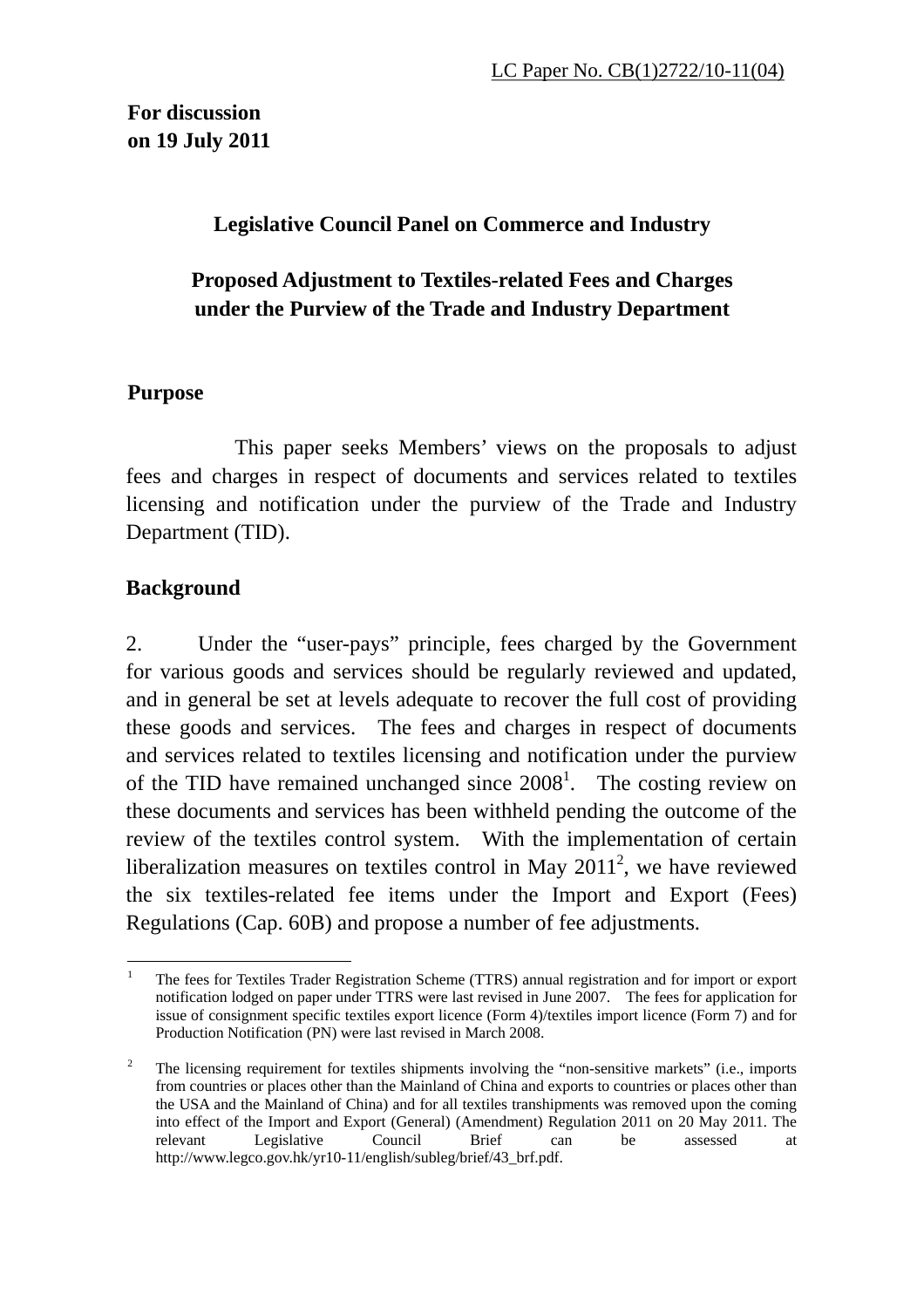# **Proposals**

3. Based on the outcome of the review, we propose to adjust the fees and charges for four textiles-related items. The adjustment involves an increase in the fees for two items (i.e. Production Notification (PN) for cut and sewn garments submitted electronically and PN for cut and sewn garments submitted on paper<sup>3</sup>); a reduction in the annual registration fee for the Textiles Trader Registration Scheme (TTRS); and a reduction in the fee for lodging import or export notification on paper under TTRS.

4. The fees for the two remaining items, i.e. consignment specific textiles export licence (Form 4) and consignment specific textiles import licence (Form 7), will remain unchanged. Details of the proposed adjustments are set out at **Annex**.

5. For the PN submitted electronically and the fee for which has to be increased, we propose to adopt a gradual approach to achieve full cost recovery through a moderate fee increase by about 15% in 2011-12, in accordance with the guidelines issued by the Financial Services and Treasury Bureau<sup>4</sup>. All applications for PN are now lodged electronically. The fee for the paper mode is retained only to cater for contingency situations (e.g. breakdown of computer system). We therefore propose to increase the fee correspondingly by about 15%.

6. We plan to introduce the necessary legislative amendments to implement the proposed adjustments in the last quarter of 2011.

## **Efficiency Initiatives**

7. We review regularly the relevant work procedures and where possible implement efficiency initiatives with a view to reducing or containing the cost of providing services. Efficiency savings have been reflected in the proposed fee adjustments.

 $\overline{a}$ 3 Submission of PN on paper is provided as a contingency option (in case of, for example, a breakdown of the PN computer system). Since 2000, all PNs received by TID have been submitted electronically.

<sup>4</sup> According to the guidelines, for fees with an existing cost recovery rate of between 40% to 70%, full cost recovery is to be achieved within three to seven years through an annual increase of 15%.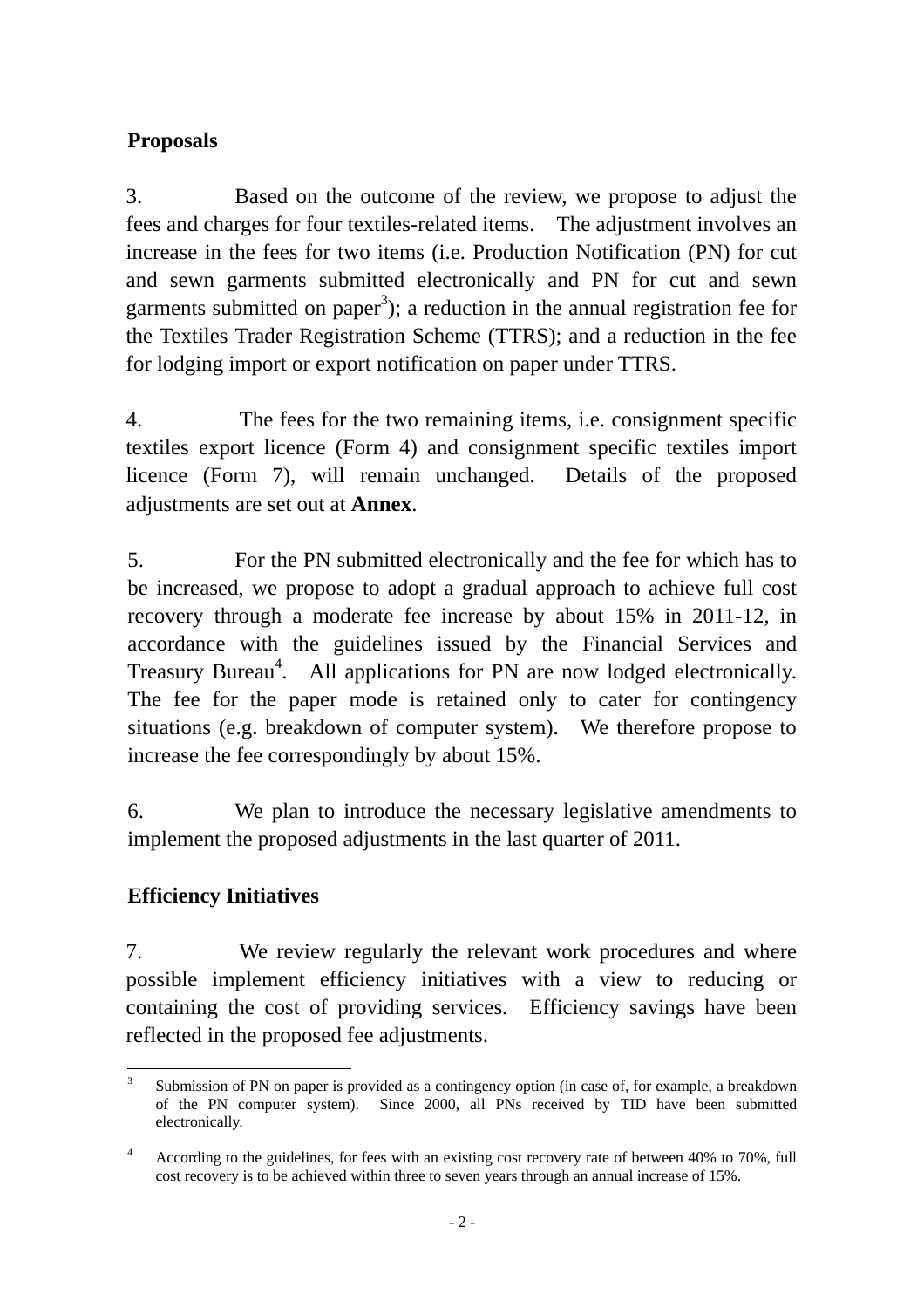## **Financial Implication**

8. It is estimated that the proposed fee adjustments will result in a net decrease of around \$6.68 million in revenue per annum.

#### **Consultation**

9. We have consulted the Textiles Advisory Board which has indicated support for the proposed fee adjustments.

## **Advice Sought**

10. Members are invited to comment on the proposed adjustments to the fees and charges as set out at **Annex**.

11. Subject to Members' views, we will proceed with the necessary legislative amendments to implement the proposed adjustments to the relevant statutory fees under the Import and Export (Fees) Regulations (Cap. 60B).

**Commerce and Economic Development Bureau Trade and Industry Department July 2011**